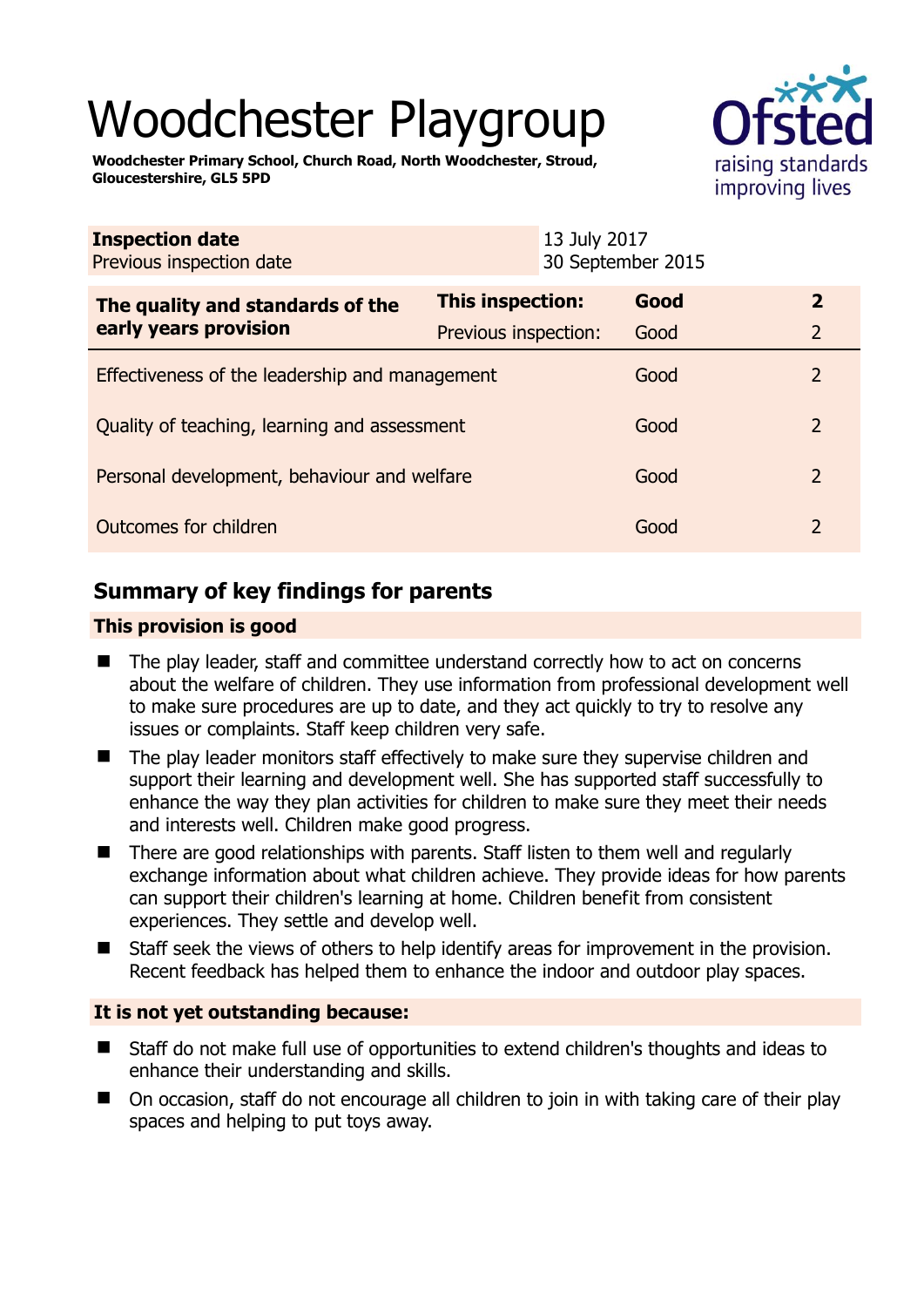## **What the setting needs to do to improve further**

#### **To further improve the quality of the early years provision the provider should:**

- make sure staff make the most of opportunities to extend children's thinking and problem-solving skills, to enhance their learning and development further
- encourage children to take more responsibility for caring for the play environments.

#### **Inspection activities**

- The inspector observed the quality of teaching indoors and outdoors.
- $\blacksquare$  The inspector took into account the views of parents spoken to on the day of the inspection.
- The inspector and the play leader evaluated children's learning.
- $\blacksquare$  The inspector held a leadership and management meeting with the play leader, the chair and members of the committee, and staff from the primary school.
- The inspector looked at a sample of paperwork, including policies and procedures, risk assessments, children's records, and complaints.

#### **Inspector**  Anita McKelvey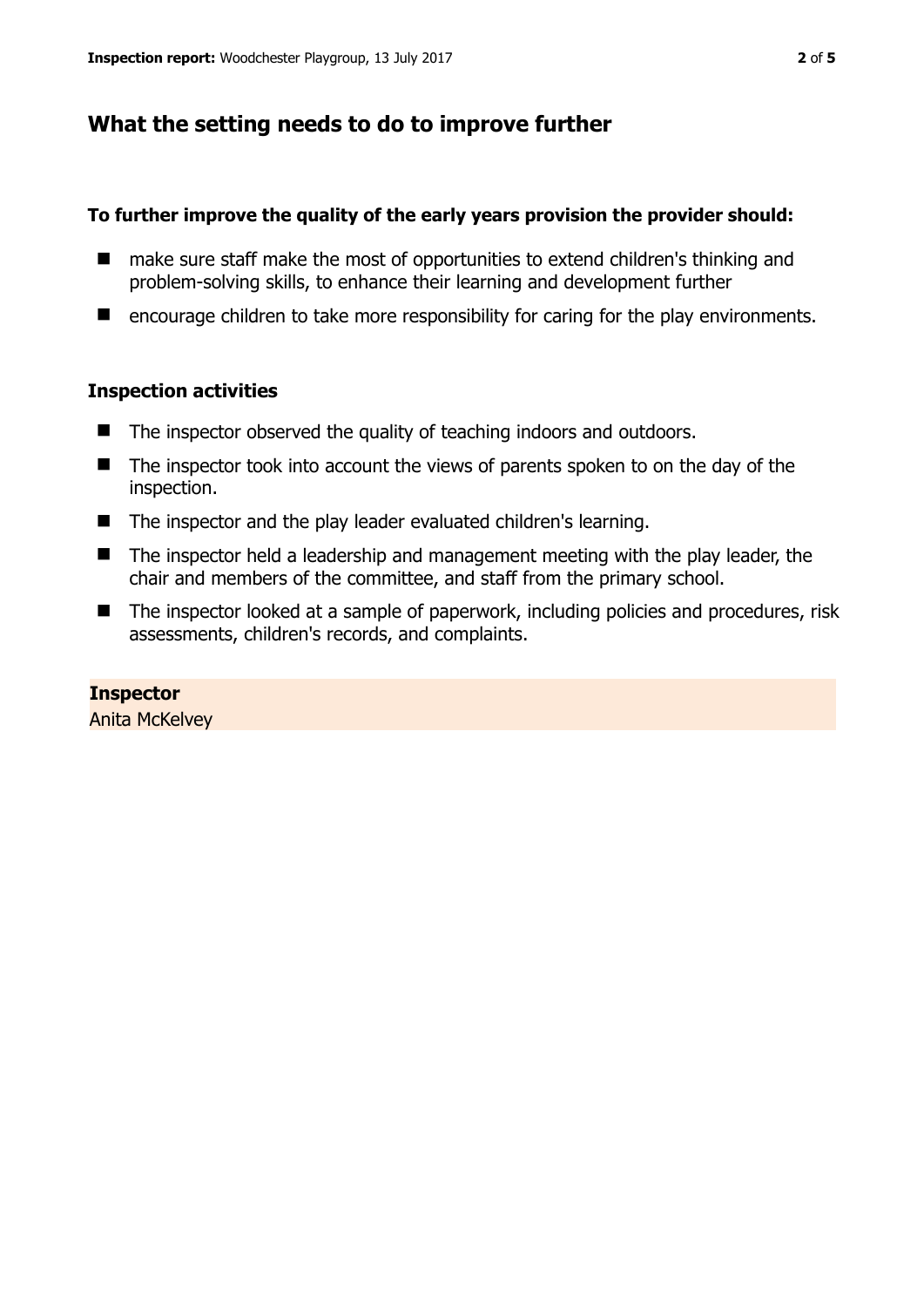## **Inspection findings**

#### **Effectiveness of the leadership and management is good**

The play leader and committee respond quickly and appropriately to concerns. They follow the correct procedures for safeguarding to protect children from harm. Staff understand their safeguarding responsibilities. Arrangements for safeguarding are effective. All staff have attended recent training to extend their understanding of how to support vulnerable children and how to keep them safe. They supervise children well as they play and support them to manage risks. For example, they discuss how best to place the balance blocks to walk on them safely. Staff reflect well on the provision with the manager. For example, they have reviewed the way they store play materials indoors and outdoors to make them more accessible to children and to better support children's interest.

#### **Quality of teaching, learning and assessment is good**

Staff make accurate assessments of children's achievements to help them plan well to meet children's needs and interests. Children are creative and show an understanding of the world around them. For example, they correctly use the pretend stethoscope to listen to their friend's heart and say they 'need medicine to make it better'. Staff use what children play with to help teach them mathematics well. For instance, as children make a puzzle, they ask them to count the pieces and say what numbers they can see printed on the picture. Staff encourage children's interest in stories, including through sharing a favourite book where the children excitedly join in saying the repeated phrases and predicting what might happen next.

#### **Personal development, behaviour and welfare are good**

Staff prepare children well for the move into school. For example, children meet up with the teacher, join in with outdoor play in the playground or school field, and share snack time with the Reception children. Staff teach children well about healthy lifestyles. For example, they talk to children about the food at snack time, discussing where it has come from, why it is good for them and how to make healthy food choices. Staff support children well to show care and concern for others. For instance, when children could not agree how to share the pretend chainsaw, they asked them to think about how others might feel and helped the children to work out a way that they could both 'cut' down the trees.

#### **Outcomes for children are good**

Children are eager to get started with their play and learning. They know where to find the toys they want to play with and share fairly. For example, younger children let others play with a favourite doll. Children use their experiences and imagination well. For example, they pretend they are 'getting married' and invite the children and adults to the party. Children experiment with toy cars outdoors, seeing how fast they move across the ground or when they put them down the ramps of the toy garage. Children identify different colours as they use pencils to draw pictures, and they communicate well as they eagerly describe them to adults.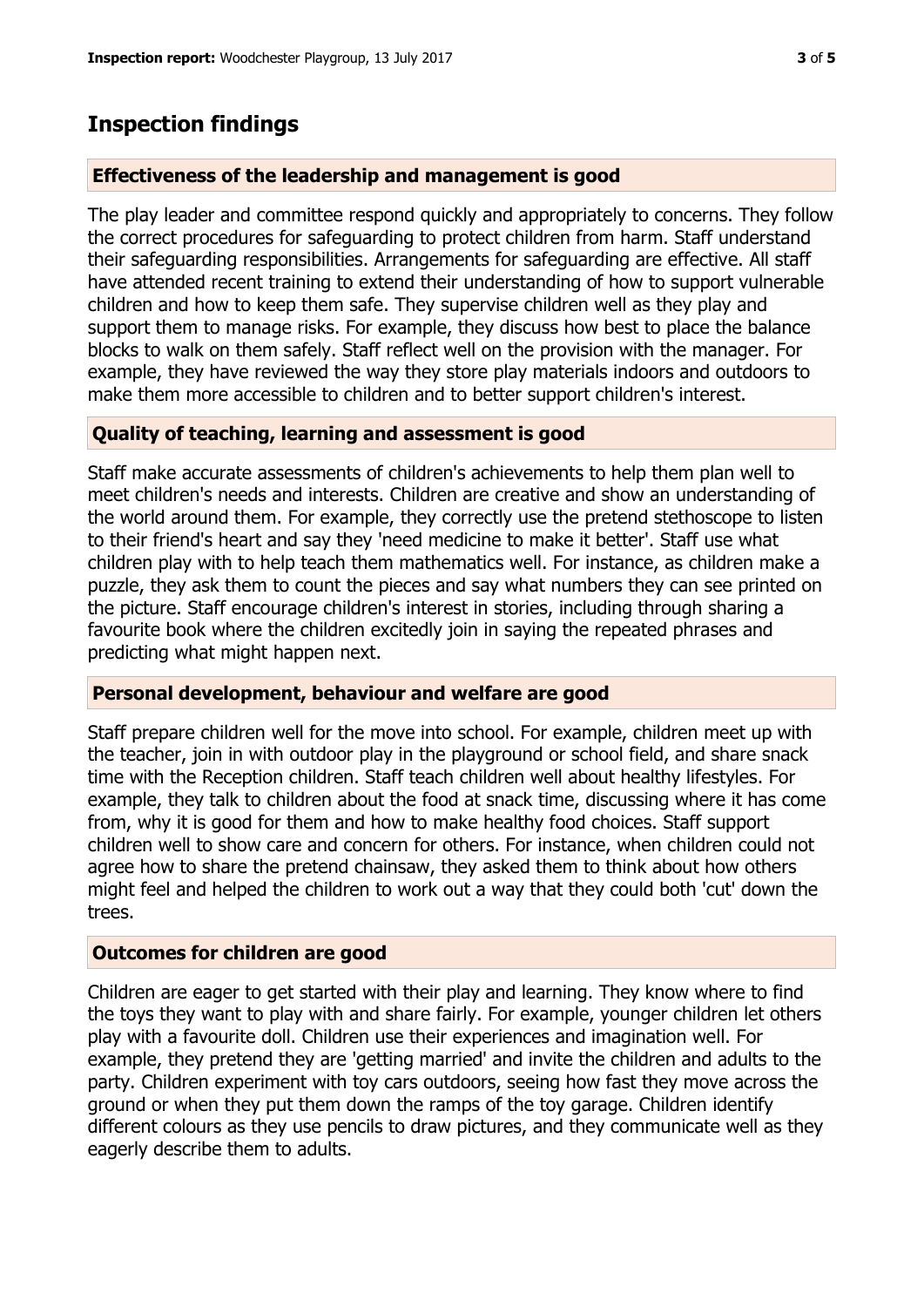## **Setting details**

| Unique reference number                             | 101715                                                                               |  |
|-----------------------------------------------------|--------------------------------------------------------------------------------------|--|
| <b>Local authority</b>                              | Gloucestershire                                                                      |  |
| <b>Inspection number</b>                            | 1108278                                                                              |  |
| <b>Type of provision</b>                            | Sessional provision                                                                  |  |
| Day care type                                       | Childcare - Non-Domestic                                                             |  |
| <b>Registers</b>                                    | Early Years Register, Compulsory Childcare<br>Register, Voluntary Childcare Register |  |
| Age range of children                               | $2 - 5$                                                                              |  |
| <b>Total number of places</b>                       | 24                                                                                   |  |
| Number of children on roll                          | 36                                                                                   |  |
| Name of registered person                           | Woodchester Playgroup Committee                                                      |  |
| <b>Registered person unique</b><br>reference number | RP519964                                                                             |  |
| Date of previous inspection                         | 30 September 2015                                                                    |  |
| <b>Telephone number</b>                             | 01453 873004                                                                         |  |

Woodchester Playgroup registered in 1993. The playgroup is open from 9am to 3pm from Monday to Friday, school term time only. The group employs five staff. All staff hold appropriate childcare qualifications at level 3. The playgroup receives funding to provide free early education for children aged two, three and four years.

This inspection was carried out by Ofsted under sections 49 and 50 of the Childcare Act 2006 on the quality and standards of provision that is registered on the Early Years Register. The registered person must ensure that this provision complies with the statutory framework for children's learning, development and care, known as the early years foundation stage.

Any complaints about the inspection or the report should be made following the procedures set out in the guidance 'Complaints procedure: raising concerns and making complaints about Ofsted', which is available from Ofsted's website: www.gov.uk/government/organisations/ofsted. If you would like Ofsted to send you a copy of the guidance, please telephone 0300 123 4234, or email enquiries@ofsted.gov.uk.